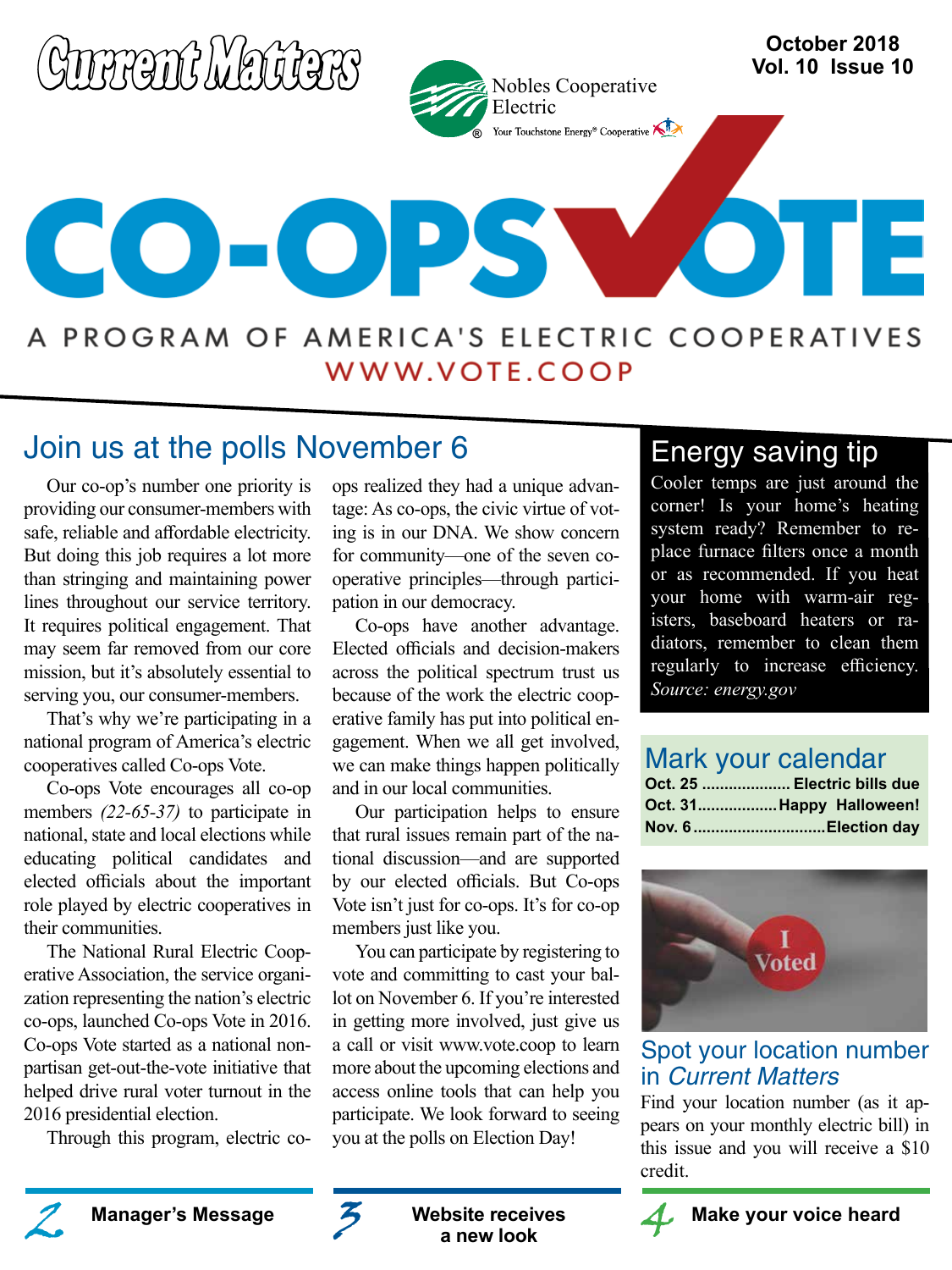



A word from your General Manager *Adam Tromblay*

### It takes a balanced approach to provide power

Every day, we provide our members with safe, reliable, environmentally responsible and affordable power. We're able to provide this essential service because we use many types of fuel to generate electricity. Having diversity in our power resources helps us keep costs affordable should one type of fuel spike in price or be in short supply.

As part of our balanced approach to providing you with power from a variety of sources, we supplement base load power with intermittent resources, such as wind and solar. These are considered non-base load power because we have limited control over their power generating ability. For example, on a sunny day, solar panels can produce maximum output. Or, when wind speeds are steady and not too high or too low, wind turbines can generate a fairly consistent supply *(19-5-47)* of power. However, during cloudy days or at night, we can't rely on solar power because it isn't generating a significant amount of energy. Because of the unpredictably of non-base load sources, we use them in tandem with



## NCE sends mutual aid to neighboring co-op

*On Thursday, September 20, a storm rolled through Federated Rural Electric's service territory with more than 760 members losing power. One of the hardest hit areas was the town of Granada. Two crews from Nobles Cooperative Electric (NCE) included linemen Aaron Buysse, Ryan Loomans, Casey Schoellerman and Jake Sell, along with two Carrs Tree Trimming crews were sent to help. The town saw a lot of trees down that took poles and lines down with them. Cooperation among cooperatives is one of the seven Cooperative Principles!*



**OCTOBER IS NATIONAL CO-OP MONTH** 

base load plants to ensure when our consumer-members flip the switch for power, they can count on a reliable and adequate power supply to meet those needs.

Having a balanced and diverse energy portfolio is similar to having a diversified personal financial plan.

When it comes to savings, it's not prudent to put all of your eggs in one basket. The same is true with sources of power generation. To achieve the best mix of reliability, affordability, environmental responsibility and safety, we rely on multiple sources rather than just one type of power generation.

*Safety Team Accountable*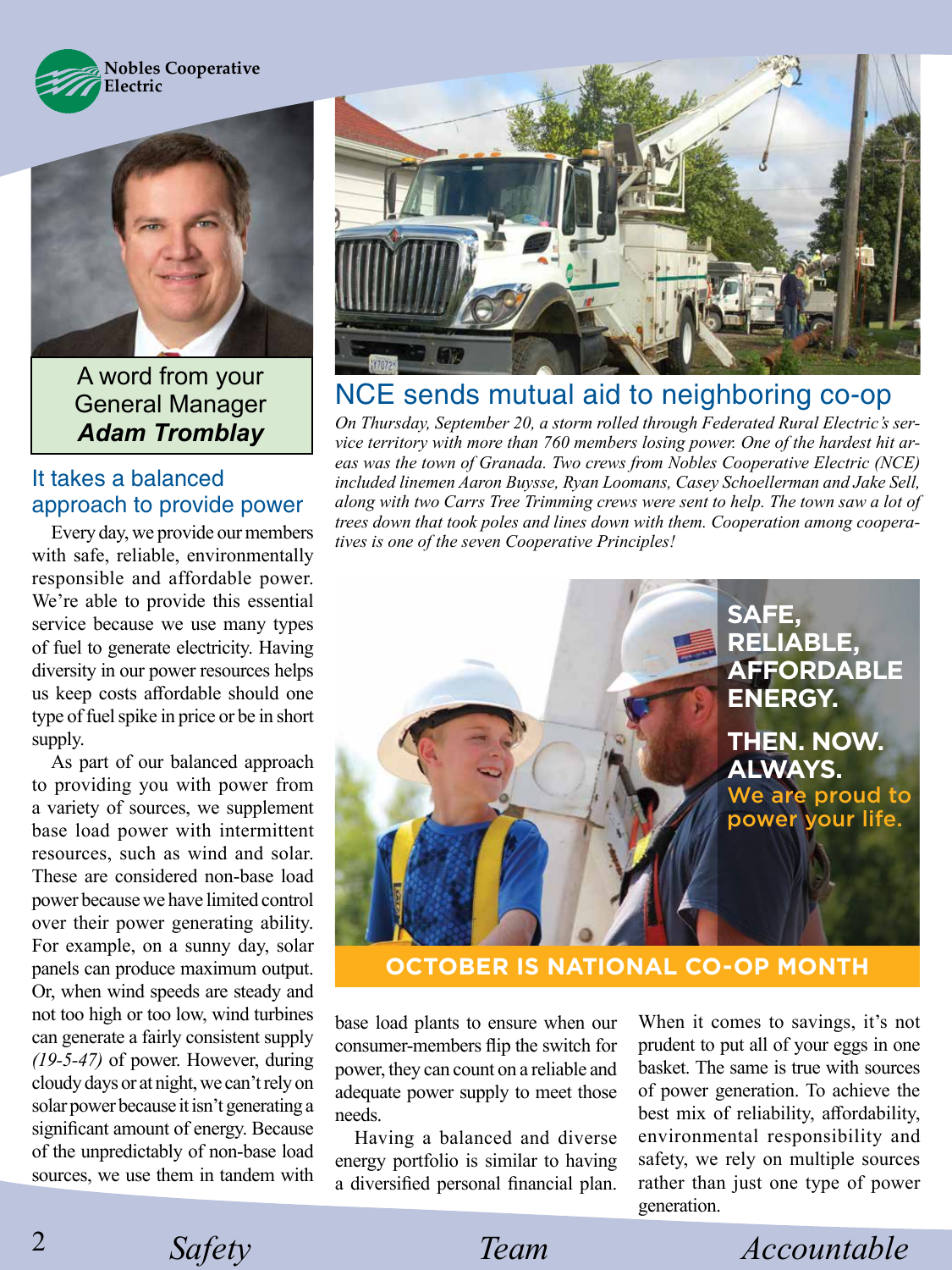

# NCE's website has a new look

### Check us out at www.noblesce.coop

Our new website provides a clear understanding of who we are, what we stand for and where are values lie. The website is designed to better serve you. Access information easily on your computer, phone or tablet, whether you need to view our outage map, pay your bill or learn more about our programs.

The top of each page has the important links to Pay Your Bill, view our Outage Map, find out if today is a Load Control day and a Contact Us form.

NCE's website has a clean design, easy-to-read pages, improved menu functionality, value-added content for new members, new search features and easy navigation.

"NCE's website is an important part of how our members interact with us," said Tracey Haberman, Member Services Manager. "Our first priority was to make the website as easy to navigate through as possible, simple, yet full of features that members will find helpful."

A website is like a living, breathing thing and we will continue to improve and build on *(516-38-067)* ours over time. We feel the site will create the experience you're looking for when you pay us a visit.



*The live Outage Viewer displays power outage information to members. Information is updated every 15 minutes.* 

**August and September Auto Pay Winners: Daniel Bohn and Elmore Eagen!**

Take a minute to sign up for Auto Pay and you may win a \$25 bill credit. A winner is chosen each month.

*Responsive* Transparent